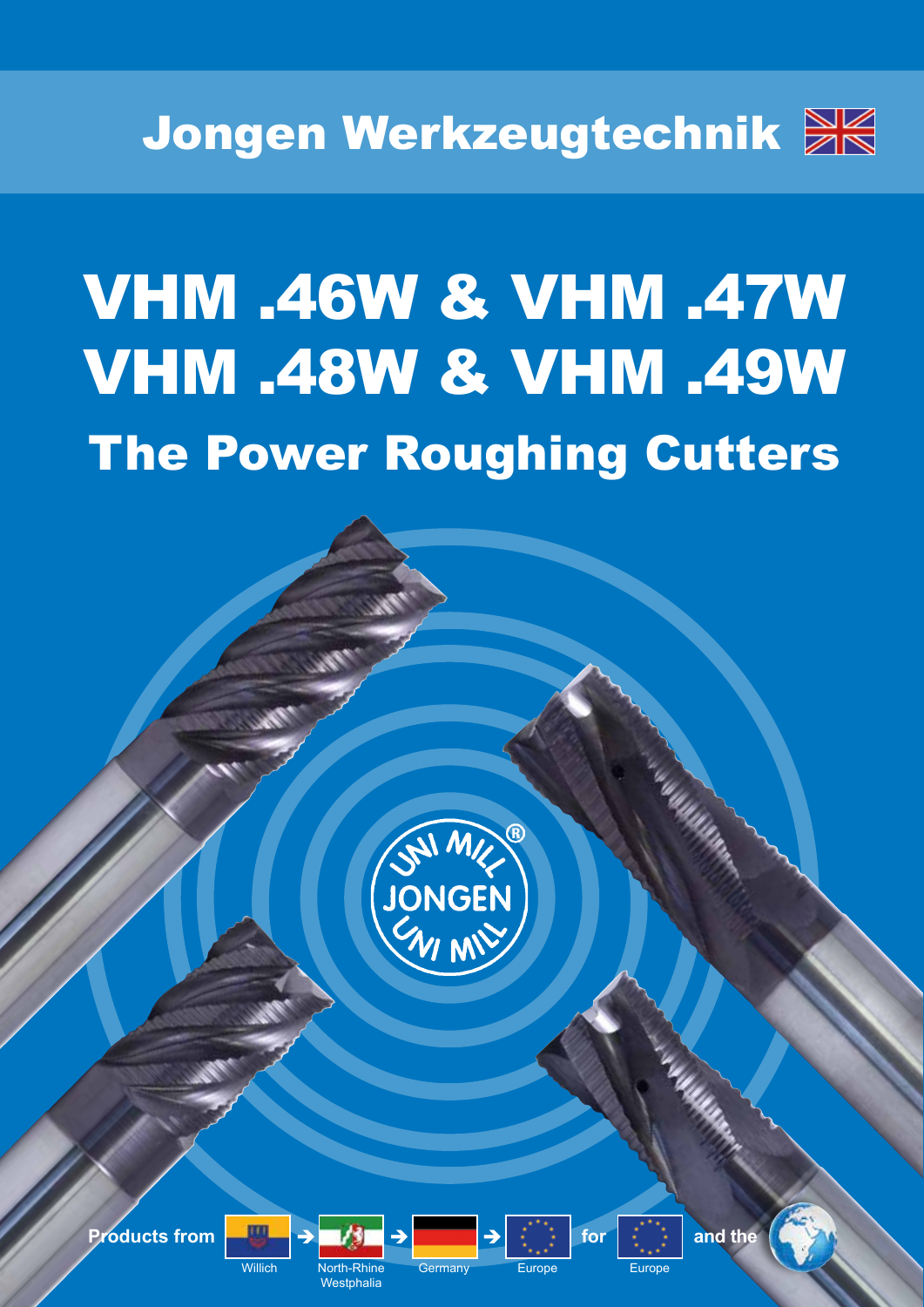#### **The Tools**

These Jongen UNI-MILL hard metal roughing cutters have been especially designed for roughing all usual steel types such as tool steel, high grade or low grade steel as well as structural steel etc.

These tools are distinguished by smooth running of machine and highest productivity.

| <b>Product characteristics</b>                                                       | <b>Advantages</b>                                                                                                   | <b>VHM .46W</b><br><b>VHM .47W</b> | <b>VHM .48W</b><br><b>VHM .49W</b> |  |  |  |  |  |  |
|--------------------------------------------------------------------------------------|---------------------------------------------------------------------------------------------------------------------|------------------------------------|------------------------------------|--|--|--|--|--|--|
| Flat-shaped shank-type<br>roughing cutter                                            | Universally applicable for<br>maintaining highest cutting<br>volume                                                 |                                    |                                    |  |  |  |  |  |  |
| Symmetric knurled profile<br>adapted to tool diameter as<br>well as number of flutes | Highest productivity by long<br>tool life                                                                           |                                    |                                    |  |  |  |  |  |  |
| Different number of flutes                                                           | Improved adjustment in terms<br>of different operations and<br>materials<br>e.g. wide pitch for stainless<br>steels |                                    |                                    |  |  |  |  |  |  |
| Coolant passages starting<br>from ø 6mm                                              | Optimal cooling of cutting edge<br>Benefit to chip flow                                                             | ×                                  |                                    |  |  |  |  |  |  |
| Spiral-slot angle variable<br>depending on diameter                                  | Optimal design technology of<br>every tool                                                                          | $\boldsymbol{\mathsf{x}}$          |                                    |  |  |  |  |  |  |
| Spiral-slot angle 45°                                                                | Soft cutting manner                                                                                                 |                                    | $\mathbf x$                        |  |  |  |  |  |  |
| Stable tool-core geometry                                                            | Highest tool stability and long<br>tool life                                                                        | $\mathbf x$                        |                                    |  |  |  |  |  |  |
| Central cutting edge operating<br>in the middle                                      | Applicable for boring                                                                                               |                                    |                                    |  |  |  |  |  |  |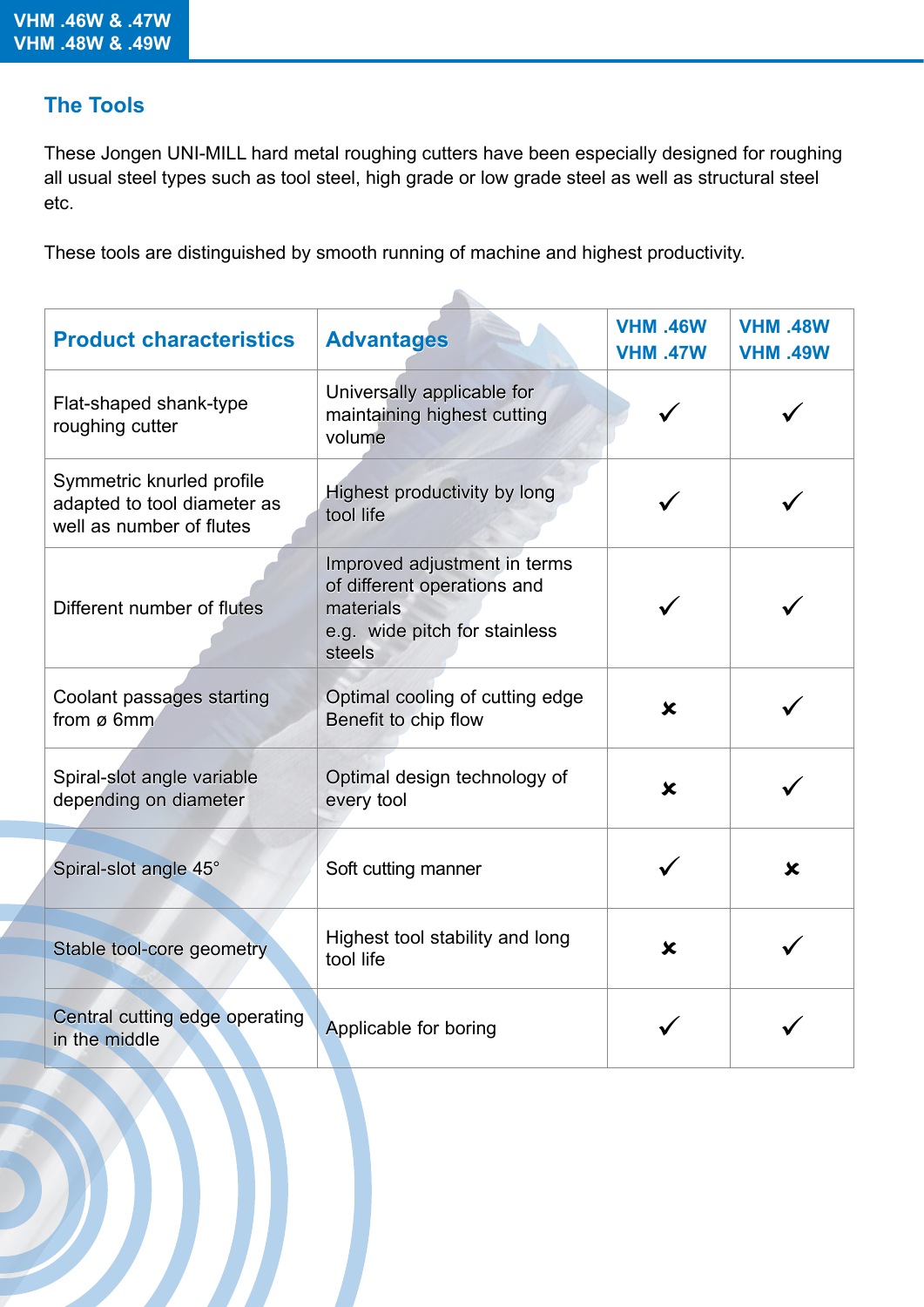| <b>Product characteristics</b>                                        | <b>Advantages</b>                                                                                                | <b>VHM .46W</b><br><b>VHM .47W</b> | <b>VHM .48W</b><br><b>VHM .49W</b> |
|-----------------------------------------------------------------------|------------------------------------------------------------------------------------------------------------------|------------------------------------|------------------------------------|
| Optimized macro geometry                                              | Optimal designed geometry for<br>high stability and long tool life                                               |                                    |                                    |
| Optimized micro geometry                                              | Reduction of micro-eruptions for<br>long tool life                                                               |                                    |                                    |
| Champfer on cutting edge                                              | Stabilised cutting edge for<br>longer tool life                                                                  |                                    |                                    |
| Negative chamfer on the main<br>cutting edge                          | Highest cutting-edge stability                                                                                   |                                    | $\boldsymbol{\mathsf{x}}$          |
| Available in different length<br>versions                             | Universally applicable,<br>full slot milling up to $2 \times \emptyset$                                          |                                    |                                    |
| End mill with increasing neck<br>length up to norm clamping<br>length | Universally applicable for all<br>milling operations                                                             |                                    |                                    |
| Coupling made to DIN 6535-B<br>(weldon)                               | Stable tool holder                                                                                               |                                    |                                    |
| Hard metal                                                            | Finest-grain carbide type K10-<br>K20, extremely high tenacity<br>with excellent wearing properties              |                                    |                                    |
| Coating                                                               | <b>TiAIN-Nanocomposit coating</b><br>Very smooth coating surface<br>High hot hardness and oxidation<br>stability |                                    |                                    |
| Hard metal $+$ coating $=$<br>Type TS35                               | Long tool life with high cutting<br>parameter, universally applicable                                            |                                    |                                    |
| Regrinding capability of the<br>tools                                 | High cost-benefit factor                                                                                         |                                    |                                    |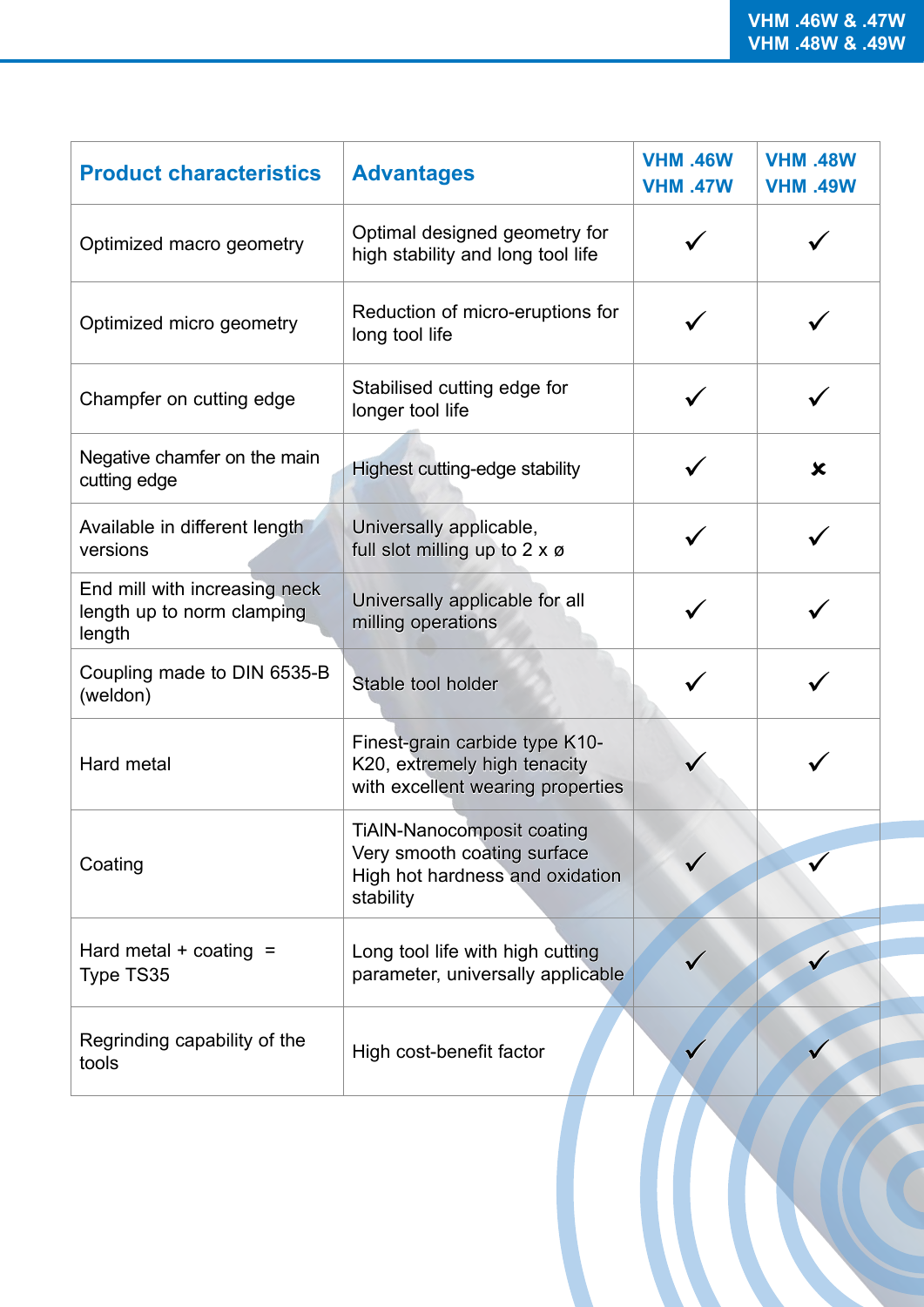#### **Technical Data VHM .46W**





| Order-No.               |                   | S.                       |                 | N  | a <sub>1</sub> | d  |    |   |
|-------------------------|-------------------|--------------------------|-----------------|----|----------------|----|----|---|
| <b>VHM 446W-06 TS35</b> | 6                 | $0,20 \times 45^{\circ}$ | 9               | 15 | 5.5            | 6  | 55 |   |
| <b>VHM 446W-08 TS35</b> | 8                 | $0,25 \times 45^{\circ}$ | 12 <sup>2</sup> | 20 | 7,5            | 8  | 59 |   |
| <b>VHM 446W-10 TS35</b> | 10                | $0,30 \times 45^{\circ}$ | 15              | 25 | 9,5            | 10 | 67 | 4 |
| <b>VHM 446W-12 TS35</b> | $12 \overline{ }$ | $0.35 \times 45^{\circ}$ | 18              | 28 | 11.5           | 12 | 74 |   |
| <b>VHM 546W-16 TS35</b> | 16                | $0.40 \times 45^{\circ}$ | 24              | 34 | 15,5           | 16 | 83 | 5 |
| <b>VHM 546W-20 TS35</b> | 20                | $0.45 \times 45^{\circ}$ | 30              | 40 | 19,5           | 20 | 93 | 5 |







 $\frac{45^\circ}{\sqrt{100}}$  Spiral angle Shaft shape made to  $\frac{1}{\sqrt{100}}$  Submersible milling tool  $\frac{1}{\sqrt{100}}$  Shaft shape made to  $\begin{array}{r} \begin{array}{c} \text{DIN 6535-HB} \\ \text{DIN 6535-HB (Weldon) \end{array} \end{array}$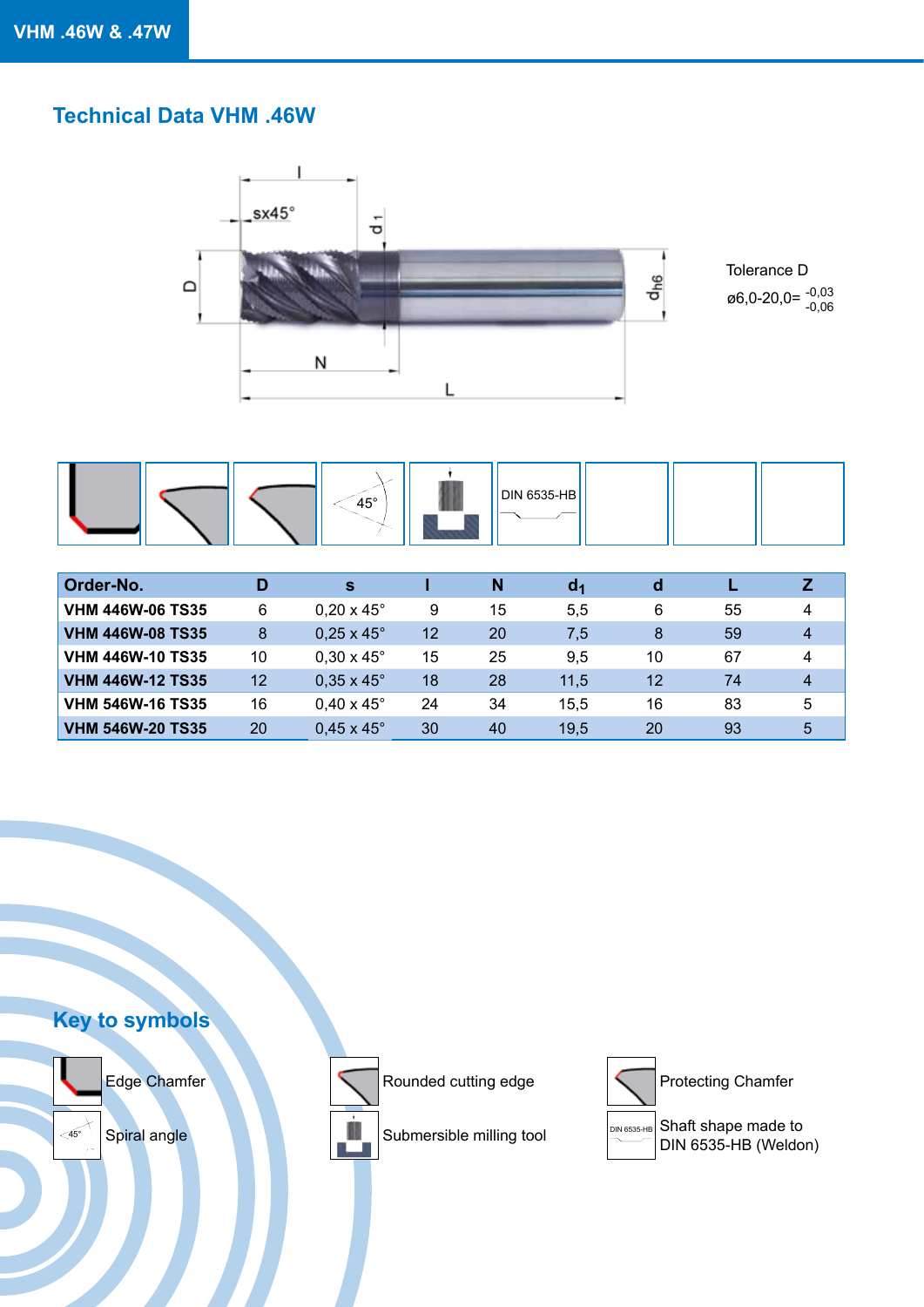## **Technical Data VHM .47W**



|  |  |  | $45^{\circ}$ |  | <b>DIN 6535-HB</b> |  |  |  |
|--|--|--|--------------|--|--------------------|--|--|--|
|--|--|--|--------------|--|--------------------|--|--|--|

| <b>Order-No.</b>        | D  | <b>S</b>                 |    | N  | d <sub>1</sub> | d  |     |   |
|-------------------------|----|--------------------------|----|----|----------------|----|-----|---|
| <b>VHM 447W-06 TS35</b> | 6  | $0.20 \times 45^{\circ}$ | 15 | 21 | 5,5            | 6  | 58  | 4 |
| <b>VHM 447W-08 TS35</b> | 8  | $0.25 \times 45^{\circ}$ | 20 | 26 | 7.5            | 8  | 64  |   |
| <b>VHM 447W-10 TS35</b> | 10 | $0.30 \times 45^{\circ}$ | 25 | 31 | 9,5            | 10 | 73  |   |
| <b>VHM 447W-12 TS35</b> | 12 | $0.35 \times 45^{\circ}$ | 30 | 38 | 11,5           | 12 | 84  |   |
| <b>VHM 547W-16 TS35</b> | 16 | $0.40 \times 45^{\circ}$ | 35 | 43 | 15,5           | 16 | 93  | 5 |
| <b>VHM 547W-20 TS35</b> | 20 | $0,45 \times 45^{\circ}$ | 45 | 53 | 19,5           | 20 | 104 | 5 |
| <b>VHM 547W-25 TS35</b> | 25 | $0.45 \times 45^{\circ}$ | 68 | 80 | 24,0           | 25 | 135 | 5 |

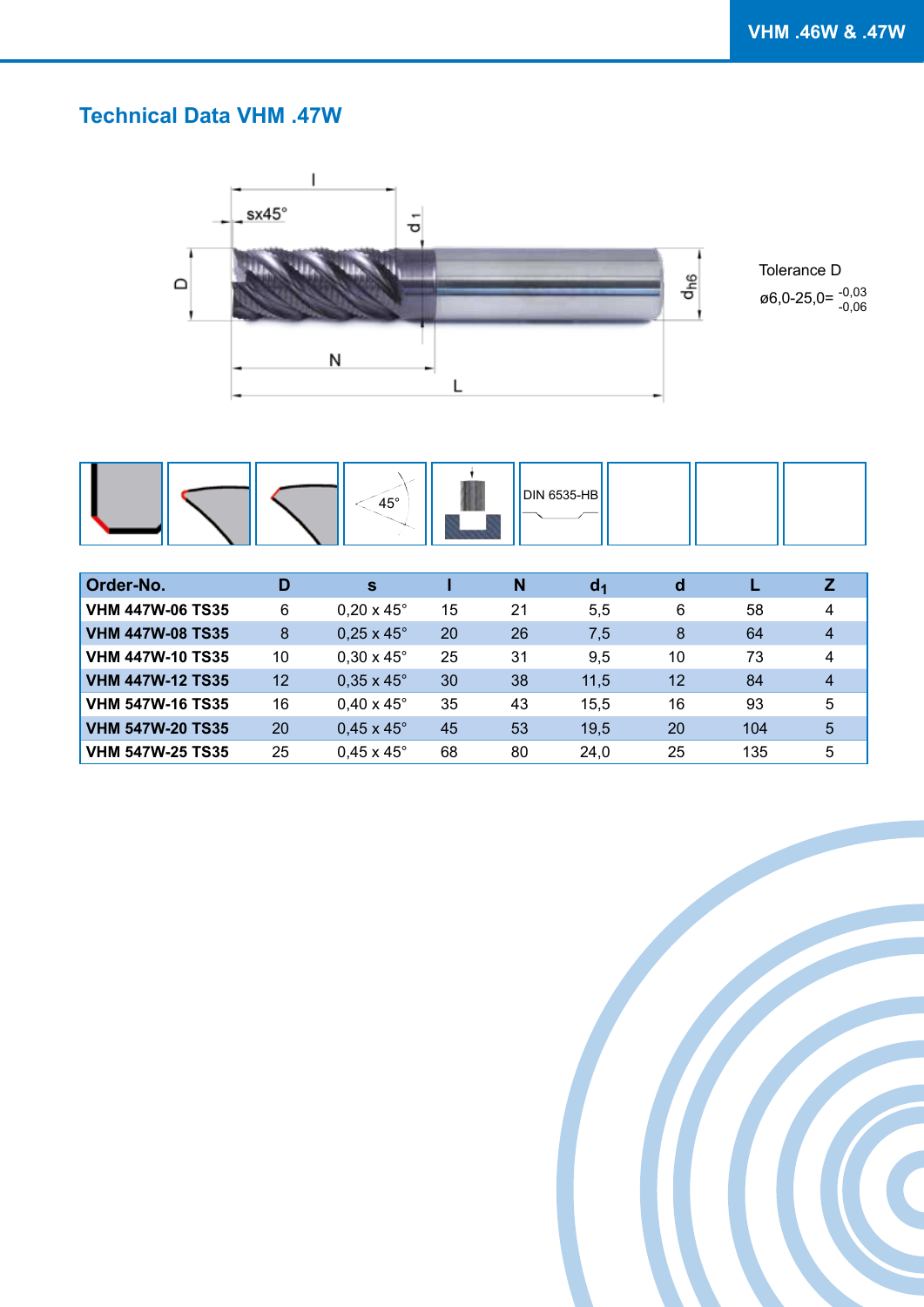# **Cutting Data Recommendations VHM .46W & VHM .47W**

| <b>Material</b>                                                                  | <b>Hardness</b> | Depth of cut        | <b>Cutting speed</b> | $\varnothing$ 6+8     | $\varnothing$ 10+12       | ø 16-25                    |
|----------------------------------------------------------------------------------|-----------------|---------------------|----------------------|-----------------------|---------------------------|----------------------------|
|                                                                                  |                 | a <sub>e</sub> [mm] | $V_{c}$ [m/min]      | $f_{\rm z}$ [mm]      | $f_{\rm z}$ [mm]          | $f_{\rm z}$ [mm]           |
|                                                                                  |                 |                     |                      |                       |                           |                            |
|                                                                                  |                 | $-0,25D$            |                      | 0,07<br>$(0,06-0,10)$ | 0,11<br>$(0, 10 - 0, 14)$ | 0,15<br>$(0, 14 - 0, 18)$  |
|                                                                                  |                 | $-0,5D$             | 160                  | 0,06<br>$(0,04-0,08)$ | 0,08<br>$(0,06-0,10)$     | 0,11<br>$(0,09-0,13)$      |
| Unalloyed steel<br>Structural steel                                              | <180 HB         | $-0,75D$            | $(140-180)$          | 0,05<br>$(0,03-0,07)$ | 0,07<br>$(0,05-0,09)$     | 0,09<br>$(0,07-0,11)$      |
|                                                                                  |                 | $>0,75D-1D$         |                      | 0,04<br>$(0,02-0,06)$ | 0,06<br>$(0,04-0,08)$     | 0,08<br>$(0,06-0,10)$      |
|                                                                                  |                 |                     |                      |                       |                           |                            |
|                                                                                  | 180-350 HB      | $-0,25D$            |                      | 0,07<br>$(0,06-0,10)$ | 0,11<br>$(0, 10 - 0, 14)$ | 0,15<br>$(0, 14 - 0, 18)$  |
|                                                                                  |                 | $-0,5D$             | 120<br>$(90-130)$    | 0,06<br>$(0,06-0,08)$ | 0,08<br>$(0,06-0,10)$     | 0,11<br>$(0,09-0,13)$      |
| Heat-treatable steel<br>Alloyed steel<br><b>Tool</b> steel                       |                 | $-0,75D$            |                      | 0,05<br>$(0,03-0,07)$ | 0,07<br>$(0,05-0,09)$     | 0,09<br>$(0,07-0,11)$      |
|                                                                                  |                 | $>0,75D-1D$         |                      | 0,04<br>$(0,02-0,06)$ | 0,06<br>$(0,04-0,08)$     | 0,08<br>$(0,06-0,10)$      |
|                                                                                  |                 |                     |                      |                       |                           |                            |
|                                                                                  |                 | $-0,25D$            |                      | 0,07<br>$(0,06-0,10)$ | 0,11<br>$(0, 10 - 0, 14)$ | 0, 15<br>$(0, 14 - 0, 18)$ |
|                                                                                  |                 | $-0,5D$             | 120                  | 0,06<br>$(0,06-0,08)$ | 0,08<br>$(0,06-0,10)$     | 0,11<br>$(0,09-0,13)$      |
| Stainless steel<br>High grade steel<br>High alloyed steel<br><b>High alloyed</b> | $<$ 270 HB      | $-0,75D$            | $(90-130)$           | 0,05<br>$(0,03-0,07)$ | 0,07<br>$(0, 05 - 0, 09)$ | 0,09<br>$(0,07-0,11)$      |
|                                                                                  |                 | $>0,75D-1D$         |                      | 0,04<br>$(0,02-0,06)$ | 0,06<br>$(0,04-0,08)$     | 0,08<br>$(0,06-0,10)$      |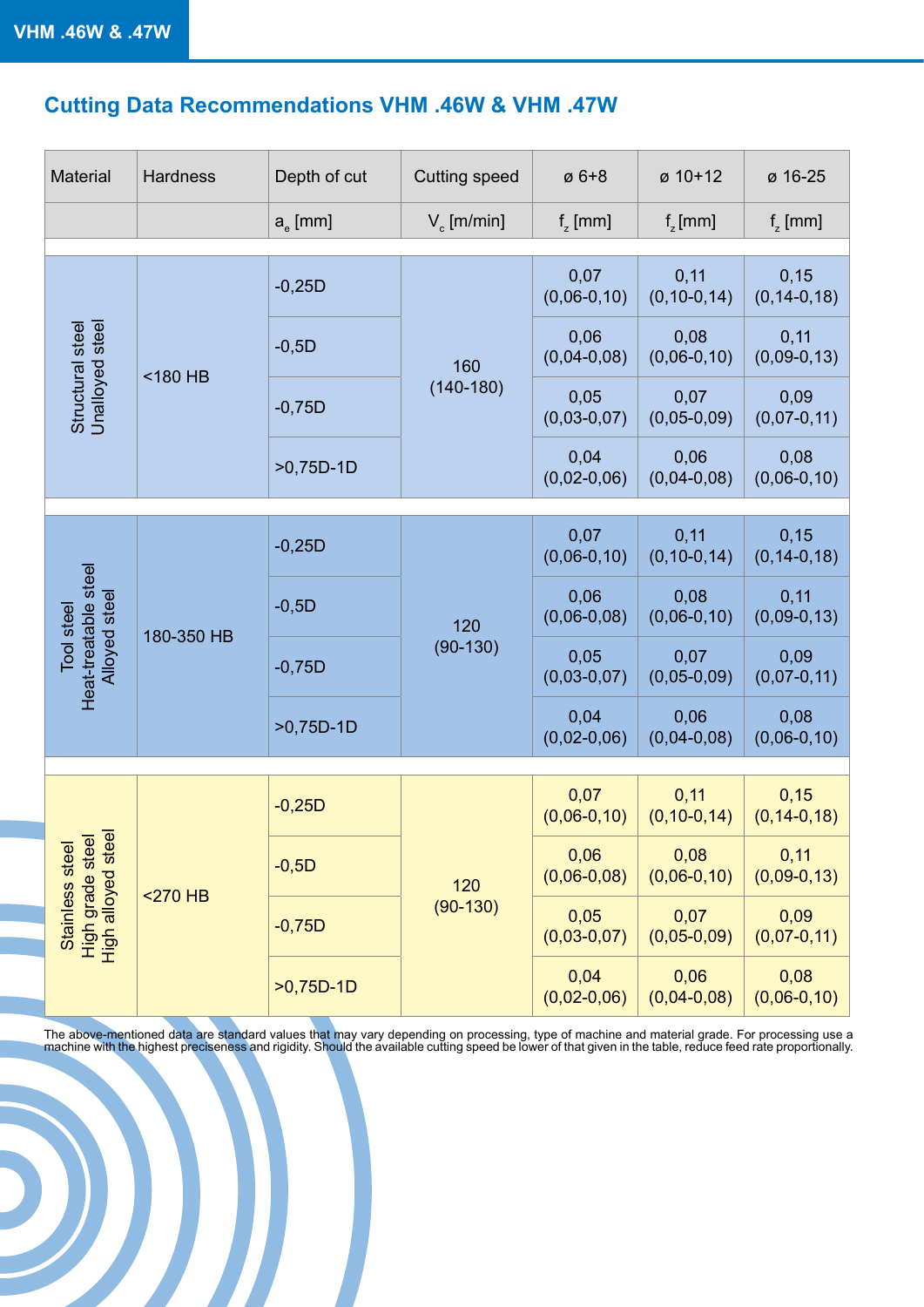## **Cutting Data Recommendations VHM .46W & VHM .47W**

| Material                                              | Hardness                  | Depth of cut     | <b>Cutting speed</b> | $Ø6+8$                    | $\varnothing$ 10+12       | ø 16-25                   |
|-------------------------------------------------------|---------------------------|------------------|----------------------|---------------------------|---------------------------|---------------------------|
|                                                       |                           | $a_{\rm e}$ [mm] | $V_{c}$ [m/min]      | $f_{\rm z}$ [mm]          | $f_{\tau}$ [mm]           | $f_{\rm z}$ [mm]          |
|                                                       |                           | $-0,25D$         |                      | 0,07<br>$(0,06-0,09)$     | 0,11<br>$(0, 10-0, 12)$   | 0,15<br>$(0, 14 - 0, 18)$ |
|                                                       |                           | $-0,5D$          | 50                   | 0,06<br>$(0,05-0,08)$     | 0,08<br>$(0,07-0,09)$     | 0,11<br>$(0,09-0,13)$     |
| Heat resisting super alloys<br><b>Titanium alloys</b> |                           | $-0,75D$         | $(40-80)$            | 0,05<br>$(0,04-0,06)$     | 0,07<br>$(0,06-0,08)$     | 0,09<br>$(0,07-0,11)$     |
|                                                       |                           | $>0,75D-1D$      |                      | 0,04<br>$(0,03-0,05)$     | 0,06<br>$(0,05-0,07)$     | 0,08<br>$(0,06-0,10)$     |
|                                                       | <800 N/mm <sup>2</sup>    |                  |                      | 0, 10                     | 0,13                      | 0,18                      |
|                                                       |                           | $-0,25D$         |                      | $(0,08-0,14)$             | $(0, 12 - 0, 18)$         | $(0, 16 - 0, 22)$         |
| Grey cast iron                                        |                           | $-0,5D$          | 160<br>$(150-170)$   | 0,08<br>$(0,06-0,10)$     | 0,11<br>$(0,09-0,13)$     | 0,14<br>$(0, 12 - 0, 16)$ |
|                                                       |                           | $-0,75D$         |                      | 0,07<br>$(0,05-0,09)$     | 0,09<br>$(0,07-0,11)$     | 0,12<br>$(0, 10 - 0, 14)$ |
|                                                       |                           | $>0,75D-1D$      |                      | 0,06<br>$(0,04-0,08)$     | 0,08<br>$(0,06-0,10)$     | 0,10<br>$(0,08-0,12)$     |
|                                                       |                           |                  |                      |                           |                           |                           |
| st iron                                               |                           | $-0,25D$         |                      | 0, 10<br>$(0,08-0,14)$    | 0,13<br>$(0, 12 - 0, 18)$ | 0,18<br>$(0, 16 - 0, 22)$ |
|                                                       |                           | $-0,5D$          | 140                  | 0,08<br>$(0,06-0,10)$     | 0,11<br>$(0,09-0,13)$     | 0,14<br>$(0, 12 - 0, 16)$ |
| Globular graphite ca                                  | $<$ 350 N/mm <sup>2</sup> | $-0,75D$         | $(130 - 150)$        | 0,07<br>$(0, 05 - 0, 09)$ | 0,09<br>$(0,07-0,11)$     | 0,12<br>$(0, 10 - 0, 14)$ |
|                                                       |                           | $>0,75D-1D$      |                      | 0,06<br>$(0,04-0,08)$     | 0,08<br>$(0,06-0,10)$     | 0,10<br>$(0,08-0,12)$     |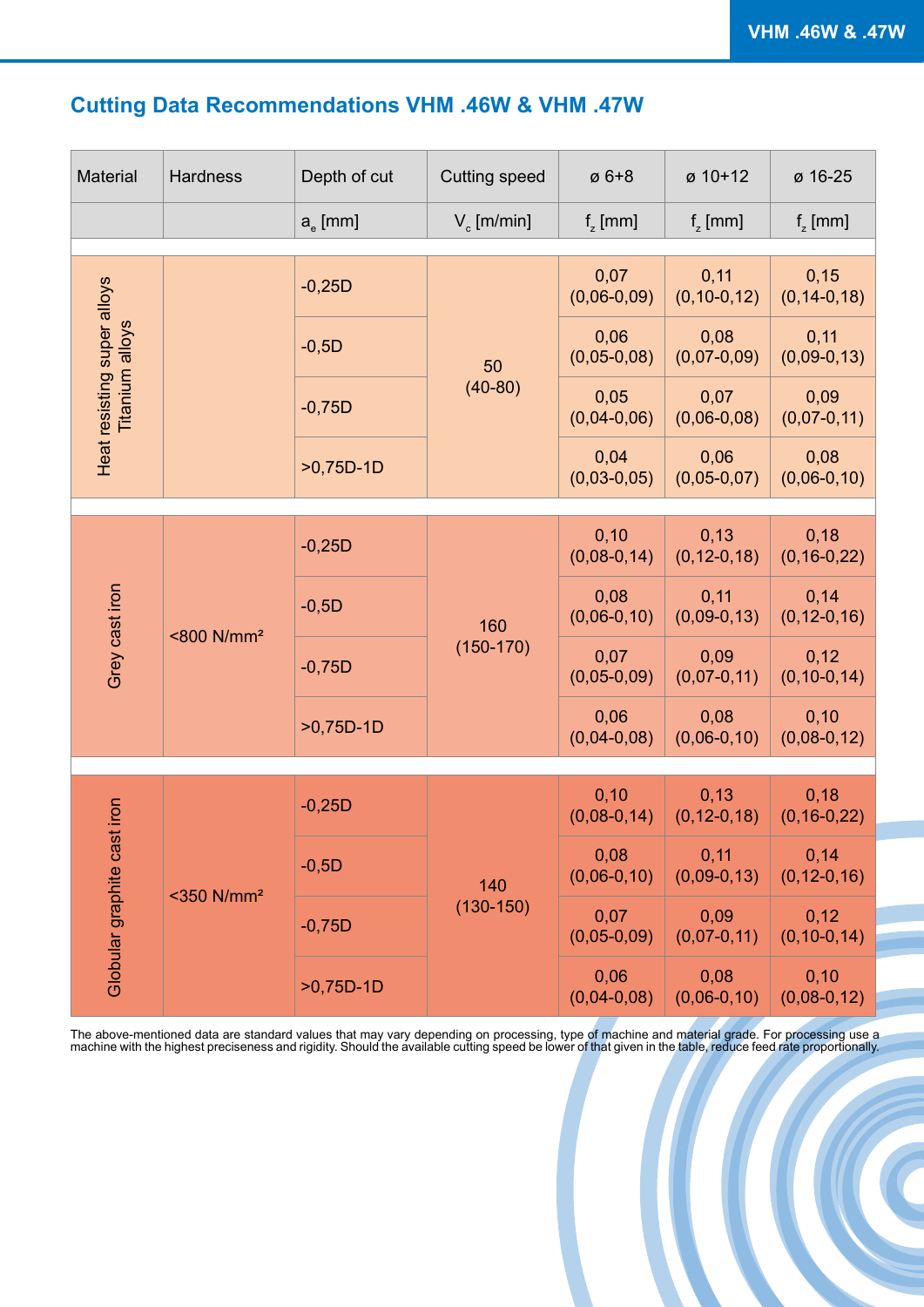#### **Technical Data VHM .48W**





| Order-No.               | D  | S                        |    | N  | d <sub>1</sub> | d  | L  | Z              | CP           |
|-------------------------|----|--------------------------|----|----|----------------|----|----|----------------|--------------|
| <b>VHM 348W-04 TS35</b> | 4  | $0.20 \times 30^{\circ}$ | 5  | 9  | 3,8            | 6  | 55 | 3              | $\mathbf x$  |
| <b>VHM 348W-05 TS35</b> | 5  | $0,20 \times 30^{\circ}$ | 7  | 12 | 4,8            | 6  | 55 | 3              | $\mathbf{x}$ |
| <b>VHM 348W-06 TS35</b> | 6  | $0.20 \times 30^{\circ}$ | 9  | 15 | 5,8            | 6  | 55 | 3              | $\checkmark$ |
| <b>VHM 348W-08 TS35</b> | 8  | $0,25 \times 30^{\circ}$ | 12 | 20 | 7,8            | 8  | 59 | 3              | $\checkmark$ |
| <b>VHM 348W-10 TS35</b> | 10 | $0.30 \times 30^{\circ}$ | 15 | 25 | 9,7            | 10 | 67 | 3              | ✓            |
| <b>VHM 348W-12 TS35</b> | 12 | $0.30 \times 30^{\circ}$ | 18 | 28 | 11,7           | 12 | 74 | 3              | $\checkmark$ |
| <b>VHM 448W-06 TS35</b> | 6  | $0.20 \times 30^{\circ}$ | 9  | 15 | 5,8            | 6  | 55 | 4              | $\checkmark$ |
| <b>VHM 448W-08 TS35</b> | 8  | $0,25 \times 30^\circ$   | 12 | 20 | 7,8            | 8  | 59 | $\overline{4}$ | $\checkmark$ |
| <b>VHM 448W-10 TS35</b> | 10 | $0.30 \times 30^{\circ}$ | 15 | 25 | 9,7            | 10 | 67 | 4              | $\checkmark$ |
| <b>VHM 448W-12 TS35</b> | 12 | $0,30 \times 30^{\circ}$ | 18 | 28 | 11,7           | 12 | 74 | $\overline{4}$ | $\checkmark$ |
| <b>VHM 448W-16 TS35</b> | 16 | $0.35 \times 30^{\circ}$ | 24 | 34 | 15,6           | 16 | 83 | 4              | $\checkmark$ |
| <b>VHM 448W-20 TS35</b> | 20 | $0,40 \times 30^{\circ}$ | 30 | 40 | 19,5           | 20 | 93 | $\overline{4}$ | $\checkmark$ |
| <b>VHM 548W-16 TS35</b> | 16 | $0.45 \times 30^{\circ}$ | 24 | 34 | 15,6           | 16 | 83 | 5              | ✓            |
| <b>VHM 548W-20 TS35</b> | 20 | $0.50 \times 30^{\circ}$ | 30 | 40 | 19,5           | 20 | 93 | 5              | ✓            |

CP = Coolant passages

#### **Key to symbols**







Edge Chamfer Rounded cutting edge



Spiral angle

Multiple internal channels Conical core **Submersible milling tool** Multiple internal channels **Conical core** Submersible milling tool



20-30°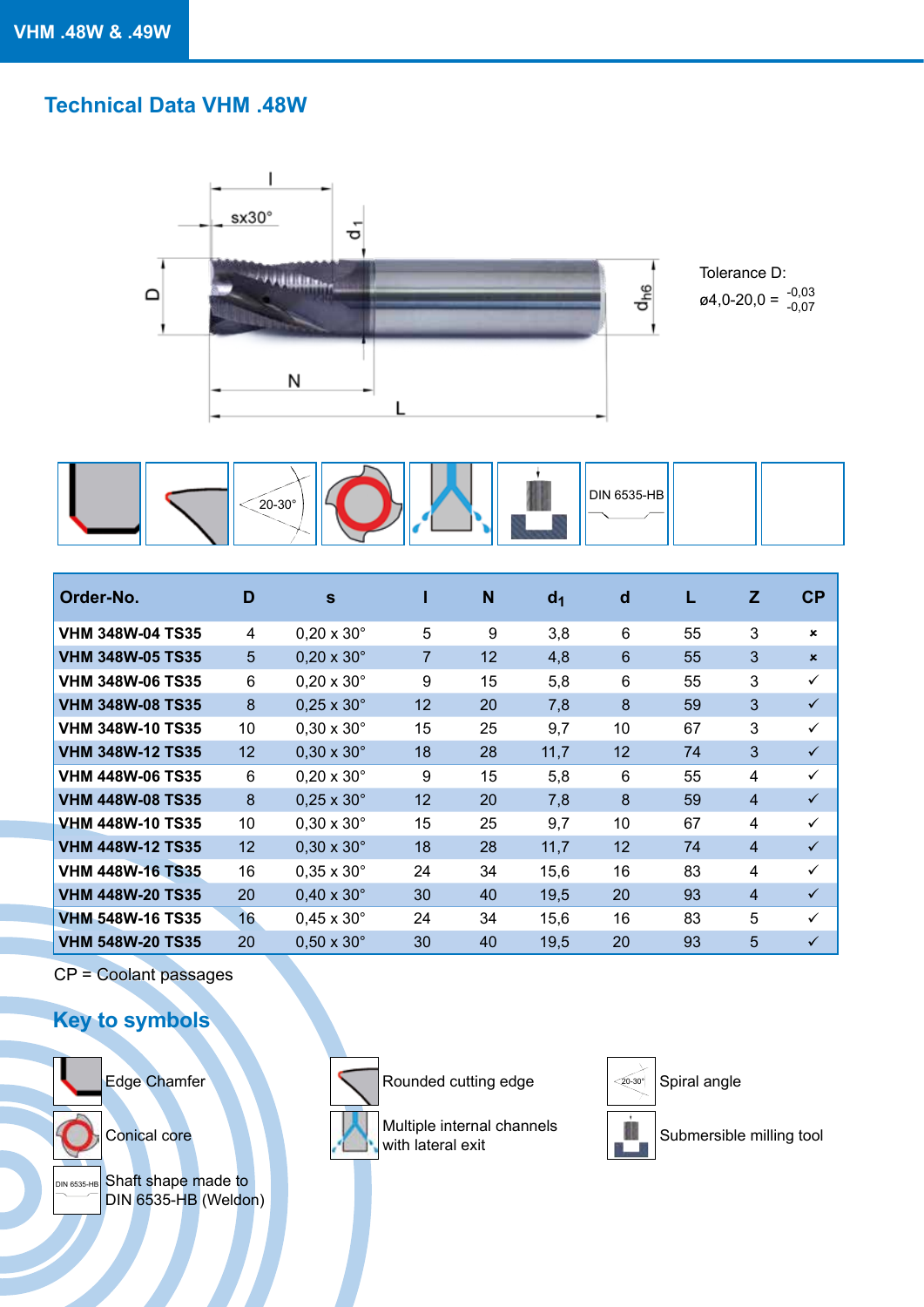### **Technical Data VHM .49W**





| Order-No.               | D                | $\mathbf{s}$             |    | N  | d <sub>1</sub> | d               |     | Z              | CP                        |
|-------------------------|------------------|--------------------------|----|----|----------------|-----------------|-----|----------------|---------------------------|
| <b>VHM 349W-04 TS35</b> | 4                | $0,20 \times 30^\circ$   | 9  | 14 | 3,8            | $6\phantom{1}$  | 58  | 3              | $\mathbf{x}$              |
| <b>VHM 349W-05 TS35</b> | 5                | $0.20 \times 30^\circ$   | 12 | 18 | 4,8            | $6\phantom{1}6$ | 58  | 3              | $\boldsymbol{\mathsf{x}}$ |
| <b>VHM 349W-06 TS35</b> | 6                | $0.20 \times 30^\circ$   | 15 | 21 | 5,8            | $6\phantom{1}$  | 58  | 3              | $\checkmark$              |
| <b>VHM 349W-08 TS35</b> | $\boldsymbol{8}$ | $0,25 \times 30^\circ$   | 20 | 26 | 7,8            | 8               | 64  | 3              | $\checkmark$              |
| <b>VHM 349W-10 TS35</b> | 10               | $0.30 \times 30^\circ$   | 25 | 31 | 9,7            | 10              | 73  | 3              | $\checkmark$              |
| <b>VHM 349W-12 TS35</b> | 12               | $0.30 \times 30^\circ$   | 30 | 38 | 11,7           | 12              | 84  | 3              | $\checkmark$              |
| <b>VHM 449W-06 TS35</b> | 6                | $0.20 \times 30^\circ$   | 15 | 21 | 5,8            | $6\phantom{1}$  | 58  | $\overline{4}$ | $\checkmark$              |
| <b>VHM 449W-08 TS35</b> | 8                | $0,25 \times 30^\circ$   | 20 | 26 | 7,8            | 8               | 64  | $\overline{4}$ | $\checkmark$              |
| <b>VHM 449W-10 TS35</b> | 10               | $0,30 \times 30^\circ$   | 25 | 31 | 9,7            | 10              | 73  | 4              | $\checkmark$              |
| <b>VHM 449W-12 TS35</b> | 12               | $0,30 \times 30^{\circ}$ | 30 | 38 | 11,7           | 12              | 84  | $\overline{4}$ | $\checkmark$              |
| <b>VHM 449W-16 TS35</b> | 16               | $0,35 \times 30^{\circ}$ | 35 | 43 | 15,6           | 16              | 93  | $\overline{4}$ | $\checkmark$              |
| <b>VHM 449W-20 TS35</b> | 20               | $0,40 \times 30^{\circ}$ | 45 | 53 | 19,5           | 20              | 104 | $\overline{4}$ | $\checkmark$              |
| <b>VHM 549W-16 TS35</b> | 16               | $0,45 \times 30^{\circ}$ | 35 | 43 | 15,6           | 16              | 93  | 5              | ✓                         |
| <b>VHM 549W-20 TS35</b> | 20               | $0,50 \times 30^\circ$   | 45 | 53 | 19,5           | 20              | 104 | 5              | $\checkmark$              |

CP = Coolant passages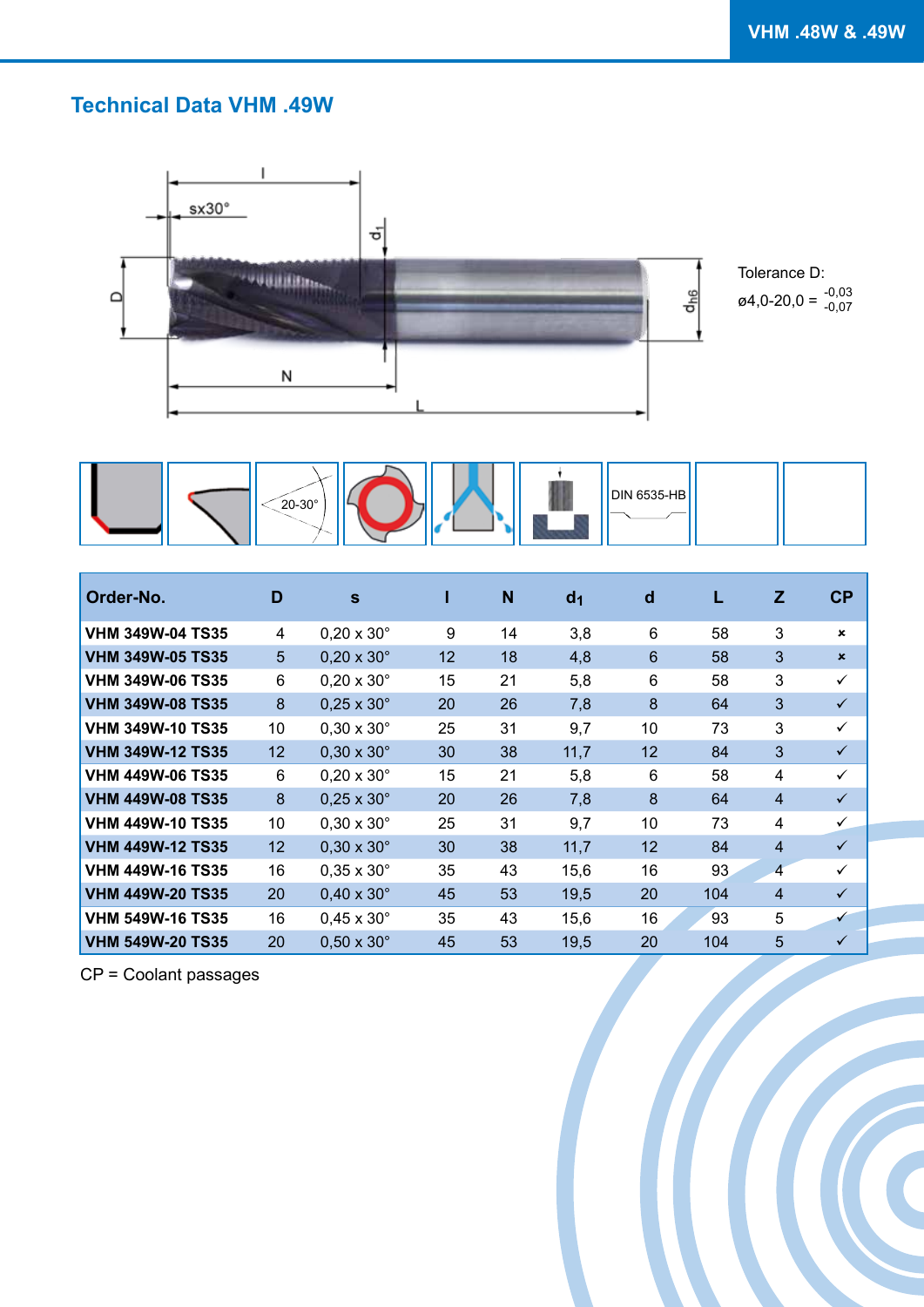# **Cutting Data Recommendations VHM .48W & VHM .49W**

| Material                                                   | <b>Hardness</b> | Depth of<br>cut  | Cutting<br>speed      | $\varnothing$ 4+5     | $\varnothing$ 6+8     | ø 10+12                   | ø 16+20                    |  |  |
|------------------------------------------------------------|-----------------|------------------|-----------------------|-----------------------|-----------------------|---------------------------|----------------------------|--|--|
|                                                            |                 | $a_{\rm e}$ [mm] | $V_c$ [m/min]         | $f_{\rm z}$ [mm]      | $f_{\rm z}$ [mm]      | $f_{\rm z}$ [mm]          | $f_{\rm z}$ [mm]           |  |  |
|                                                            |                 |                  |                       |                       |                       |                           |                            |  |  |
|                                                            |                 | $-0,25D$         |                       | 0,05<br>$(0,04-0,08)$ | 0,07<br>$(0,06-0,1)$  | 0,11<br>$(0, 1 - 0, 14)$  | 0,15<br>$(0, 14 - 0, 18)$  |  |  |
|                                                            |                 | $-0,5D$          | 160                   | 0,04<br>$(0,03-0,06)$ | 0,06<br>$(0,04-0,08)$ | 0,08<br>$(0,06-0,1)$      | 0,11<br>$(0,09-0,13)$      |  |  |
| Unalloyed steel<br>Structural steel                        | <180 HB         | $-0,75D$         | $(140-180)$           | 0,03<br>$(0,02-0,05)$ | 0,05<br>$(0,03-0,07)$ | 0,07<br>$(0, 05 - 0, 09)$ | 0,09<br>$(0,07-0,11)$      |  |  |
|                                                            | $>0,75D-1D$     |                  | 0,03<br>$(0,02-0,05)$ | 0,04<br>$(0,02-0,06)$ | 0,06<br>$(0,04-0,08)$ | 0,08<br>$(0,06-0,1)$      |                            |  |  |
|                                                            |                 |                  |                       |                       |                       |                           |                            |  |  |
|                                                            |                 | $-0,25D$         | 120<br>$(90-150)$     | 0,05<br>$(0,04-0,08)$ | 0,07<br>$(0,06-0,1)$  | 0,11<br>$(0, 1 - 0, 14)$  | 0,15<br>$(0, 14 - 0, 18)$  |  |  |
|                                                            |                 | $-0,5D$          |                       | 0,04<br>$(0,03-0,06)$ | 0,06<br>$(0,06-0,08)$ | 0,08<br>$(0,06-0,1)$      | 0,11<br>$(0,09-0,13)$      |  |  |
| Heat-treatable steel<br>Alloyed steel<br><b>Tool</b> steel | 180-350 HB      | $-0,75D$         |                       | 0,03<br>$(0,02-0,06)$ | 0,05<br>$(0,03-0,07)$ | 0,07<br>$(0, 05 - 0, 09)$ | 0,09<br>$(0,07-0,11)$      |  |  |
|                                                            |                 | $>0,75D-1D$      |                       | 0,03<br>$(0,02-0,06)$ | 0,04<br>$(0,02-0,06)$ | 0,06<br>$(0,04-0,08)$     | 0,08<br>$(0,06-0,1)$       |  |  |
|                                                            |                 |                  |                       |                       |                       |                           |                            |  |  |
|                                                            |                 | $-0,25D$         |                       | 0,05<br>$(0,04-0,08)$ | 0,07<br>$(0,06-0,1)$  | 0,11<br>$(0, 1 - 0, 14)$  | 0, 15<br>$(0, 14 - 0, 18)$ |  |  |
|                                                            |                 | $-0,5D$          | 120                   | 0,04<br>$(0,03-0,06)$ | 0,06<br>$(0,06-0,08)$ | 0,08<br>$(0,06-0,1)$      | 0,11<br>$(0,09-0,13)$      |  |  |
| High grade steel<br>High alloyed steel<br>Stainless stee   | $<$ 270 HB      | $-0,75D$         | $(60 - 160)$          | 0,03<br>$(0,02-0,06)$ | 0,05<br>$(0,03-0,07)$ | 0,07<br>$(0,05-0,09)$     | 0,09<br>$(0,07-0,11)$      |  |  |
|                                                            |                 | $>0,75D-1D$      |                       | 0,03<br>$(0,02-0,06)$ | 0,04<br>$(0,02-0,06)$ | 0,06<br>$(0,04-0,08)$     | 0,08<br>$(0,06-0,1)$       |  |  |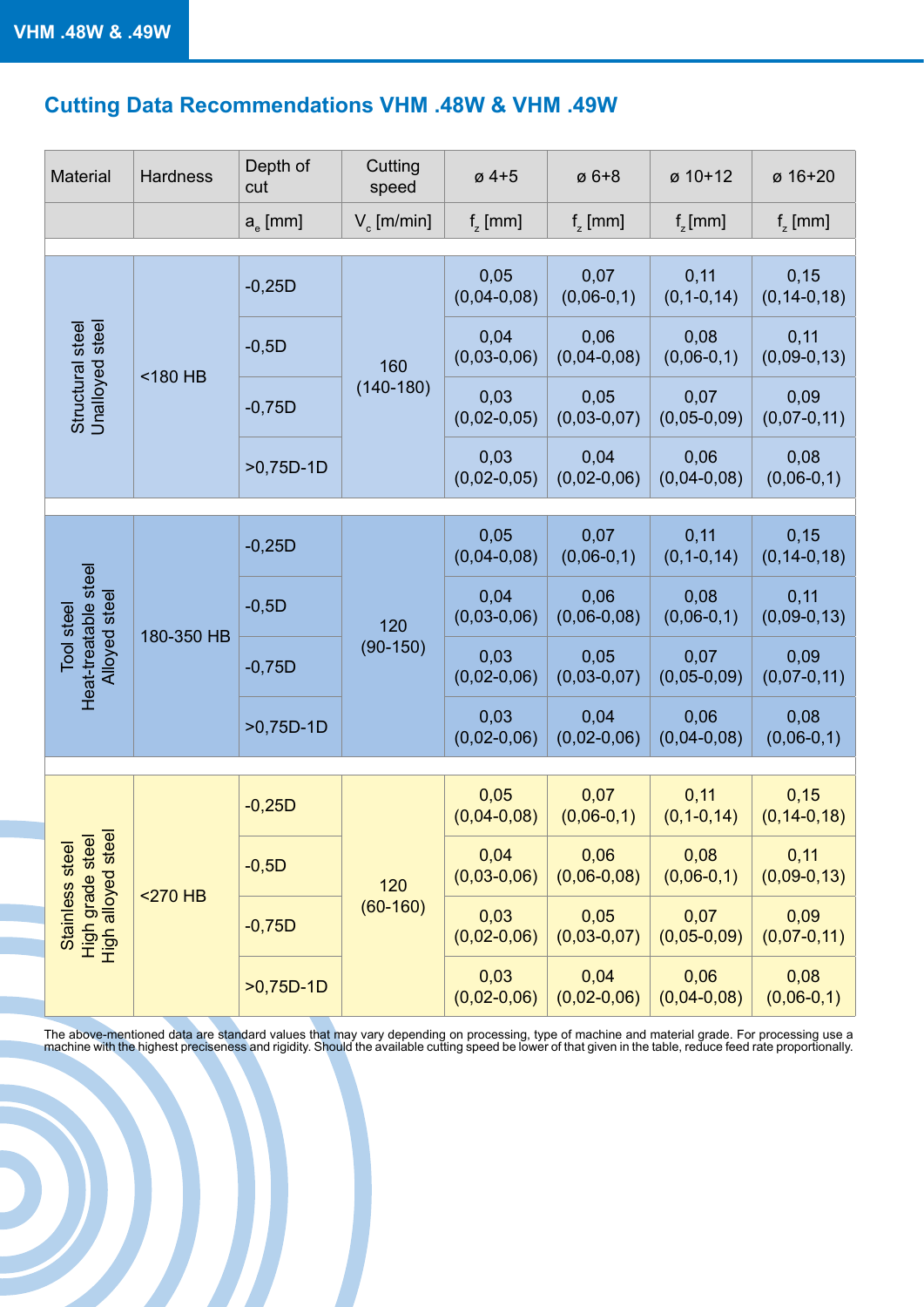## **Cutting Data Recommendations VHM .48W & VHM .49W**

| Material                    | Hardness                  | Depth of<br>cut  | Cutting<br>speed      | $\varnothing$ 4+5     | $\varnothing$ 6+8      | ø 10+12                   | ø 16+20                   |
|-----------------------------|---------------------------|------------------|-----------------------|-----------------------|------------------------|---------------------------|---------------------------|
|                             |                           | $a_{\rm e}$ [mm] | $V_{c}$ [m/min]       | $f_{\rm z}$ [mm]      | $f_{\rm z}$ [mm]       | $f_{\tau}$ [mm]           | $f_{\tau}$ [mm]           |
|                             |                           | $-0,25D$         |                       | 0,05<br>$(0,04-0,08)$ | 0,07<br>$(0,06-0,1)$   | 0,11<br>$(0, 1 - 0, 14)$  | 0,15<br>$(0, 14 - 0, 18)$ |
| Heat resisting super alloys |                           | $-0,5D$          | 50                    | 0,04<br>$(0,02-0,06)$ | 0,06<br>$(0,06-0,08)$  | 0,08<br>$(0,06-0,1)$      | 0,11<br>$(0,09-0,13)$     |
| Titanium alloys             |                           | $-0,75D$         | $(40-80)$             | 0,03<br>$(0,02-0,05)$ | 0,05<br>$(0,03-0,07)$  | 0,07<br>$(0,05-0,09)$     | 0,09<br>$(0,07-0,11)$     |
|                             | $>0,75D-1D$               |                  | 0,03<br>$(0,02-0,05)$ | 0,04<br>$(0,02-0,06)$ | 0,06<br>$(0,04-0,08)$  | 0,08<br>$(0,06-0,1)$      |                           |
|                             |                           | $-0,25D$         |                       | 0,09<br>$(0,08-0,12)$ | 0, 10<br>$(0,08-0,14)$ | 0,13<br>$(0, 12 - 0, 18)$ | 0,18<br>$(0, 16 - 0, 22)$ |
| Grey cast iron              |                           | $-0,5D$          | 160<br>$(150-170)$    | 0,07<br>$(0,05-0,09)$ | 0,08<br>$(0,06-0,1)$   | 0,11<br>$(0,09-0,13)$     | 0,14<br>$(0, 12 - 0, 16)$ |
|                             | <800 N/mm <sup>2</sup>    | $-0,75D$         |                       | 0,06<br>$(0,04-0,08)$ | 0,07<br>$(0,05-0,09)$  | 0,09<br>$(0,07-0,11)$     | 0,12<br>$(0, 1 - 0, 14)$  |
|                             |                           | $>0,75D-1D$      |                       | 0,05<br>$(0,03-0,07)$ | 0,06<br>$(0,04-0,08)$  | 0,08<br>$(0,06-0,1)$      | 0, 10<br>$(0,08-0,12)$    |
|                             |                           |                  |                       |                       |                        |                           |                           |
|                             |                           | $-0,25D$         |                       | 0,09<br>$(0,08-0,12)$ | 0,10<br>$(0,08-0,14)$  | 0,13<br>$(0, 12 - 0, 18)$ | 0,18<br>$(0, 16 - 0, 22)$ |
|                             | $<$ 350 N/mm <sup>2</sup> | $-0,5D$          | 140                   | 0,07<br>$(0,05-0,09)$ | 0,08<br>$(0,06-0,1)$   | 0,11<br>$(0,09-0,13)$     | 0,14<br>$(0, 12 - 0, 16)$ |
| Globular graphite cast iron |                           | $-0,75D$         | $(120-160)$           | 0,06<br>$(0,04-0,08)$ | 0,07<br>$(0,05-0,09)$  | 0,09<br>$(0,07-0,11)$     | 0,12<br>$(0, 1 - 0, 14)$  |
|                             |                           | $>0,75D-1D$      |                       | 0,05<br>$(0,03-0,07)$ | 0,06<br>$(0,04-0,08)$  | 0,08<br>$(0,06-0,1)$      | 0,10<br>$(0,08-0,12)$     |